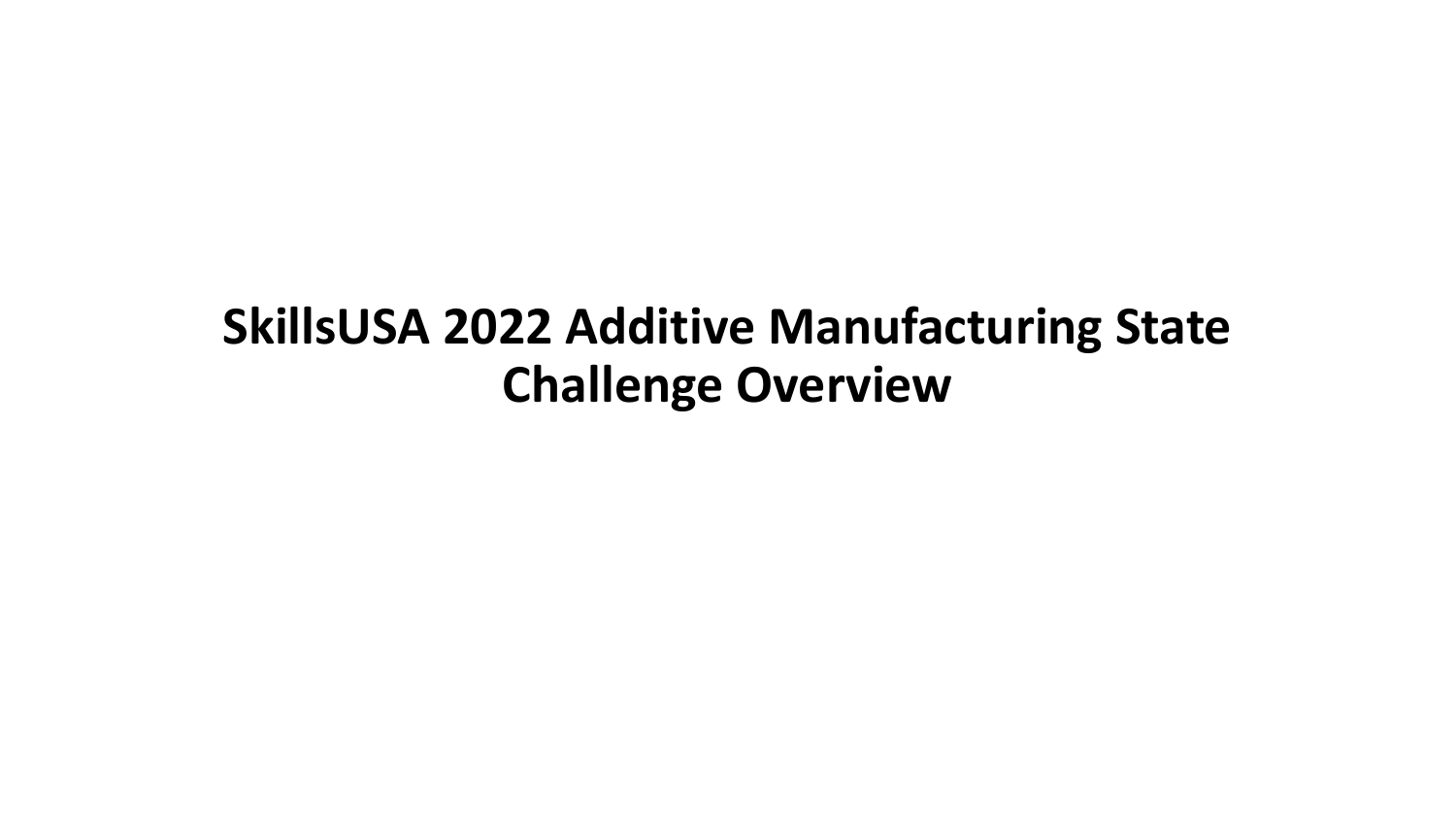# Preparing for Nationals

- The goal of the 2022 SkillsUSA Additive Manufacturing State Competitions is to prepare students for a National Competition that will focus on an additive manufacturing (FDM specifically) design with strict requirements on form, fit, and function.
- Familiarity with nTopology software recommended
	- Link to nTopology Learning Center provided in student document

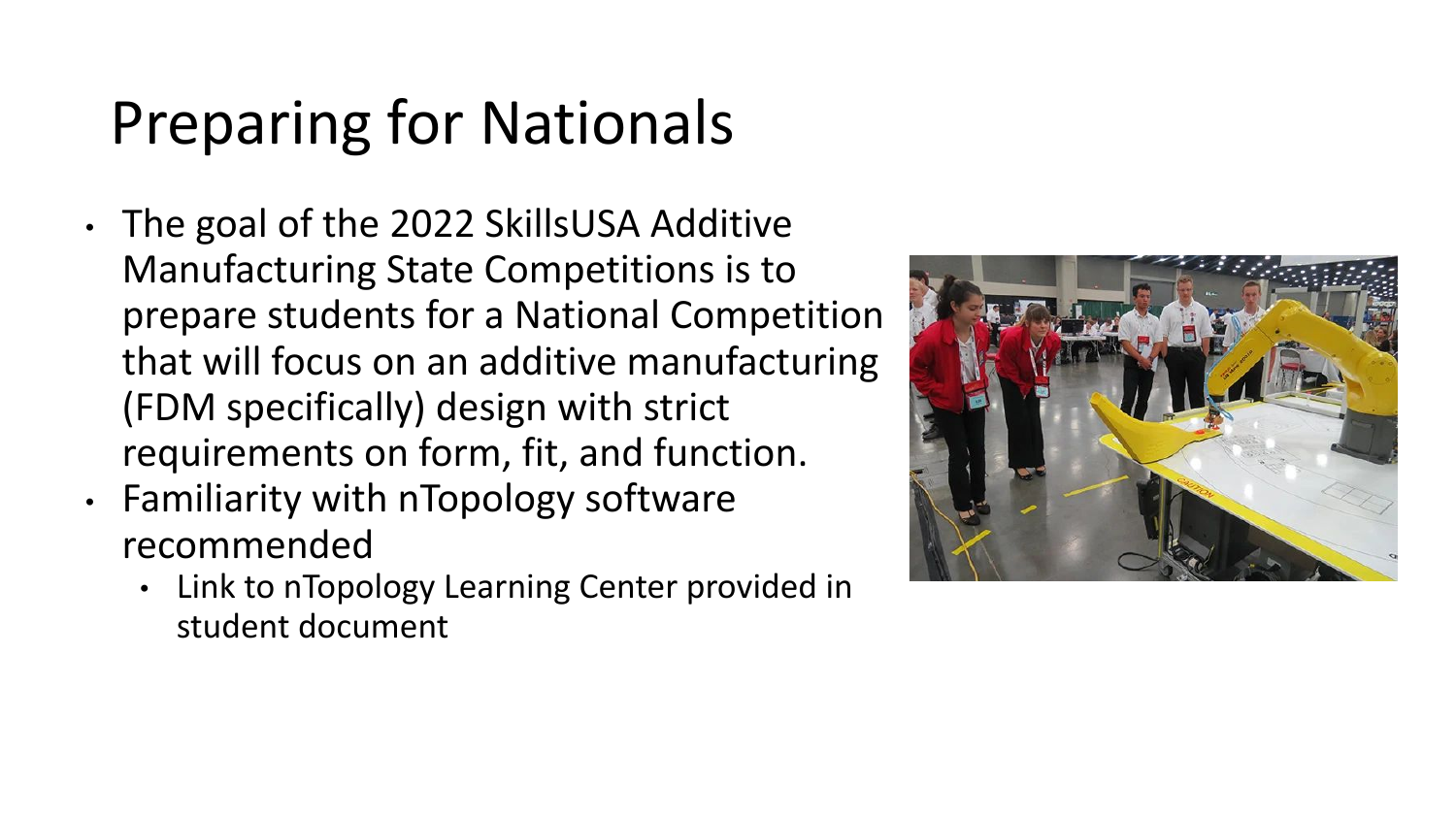### Challenge

• Improve a process outside the home that can be improved using a tool that is printed or made using 3D printing



#### **SkillsUSA 2022 Additive Manufacturing State Challenge**

#### Solving real world problems

Welcome to the "Solving real world problems" challenge!

The task at hand is to improve a process outside your home that can be improved using a tool that is printed or made using 3D printing.

Here are some ideas to start you thinking:

- a tool for improving a storage process
- a guide to help with repetitive tasks ٠
- a tool for improving the accuracy of a process
- a visual indicator to reduce time or risk of error
- a problem that affects multiple people



Design for Additive Manufacturing workflows in nTopology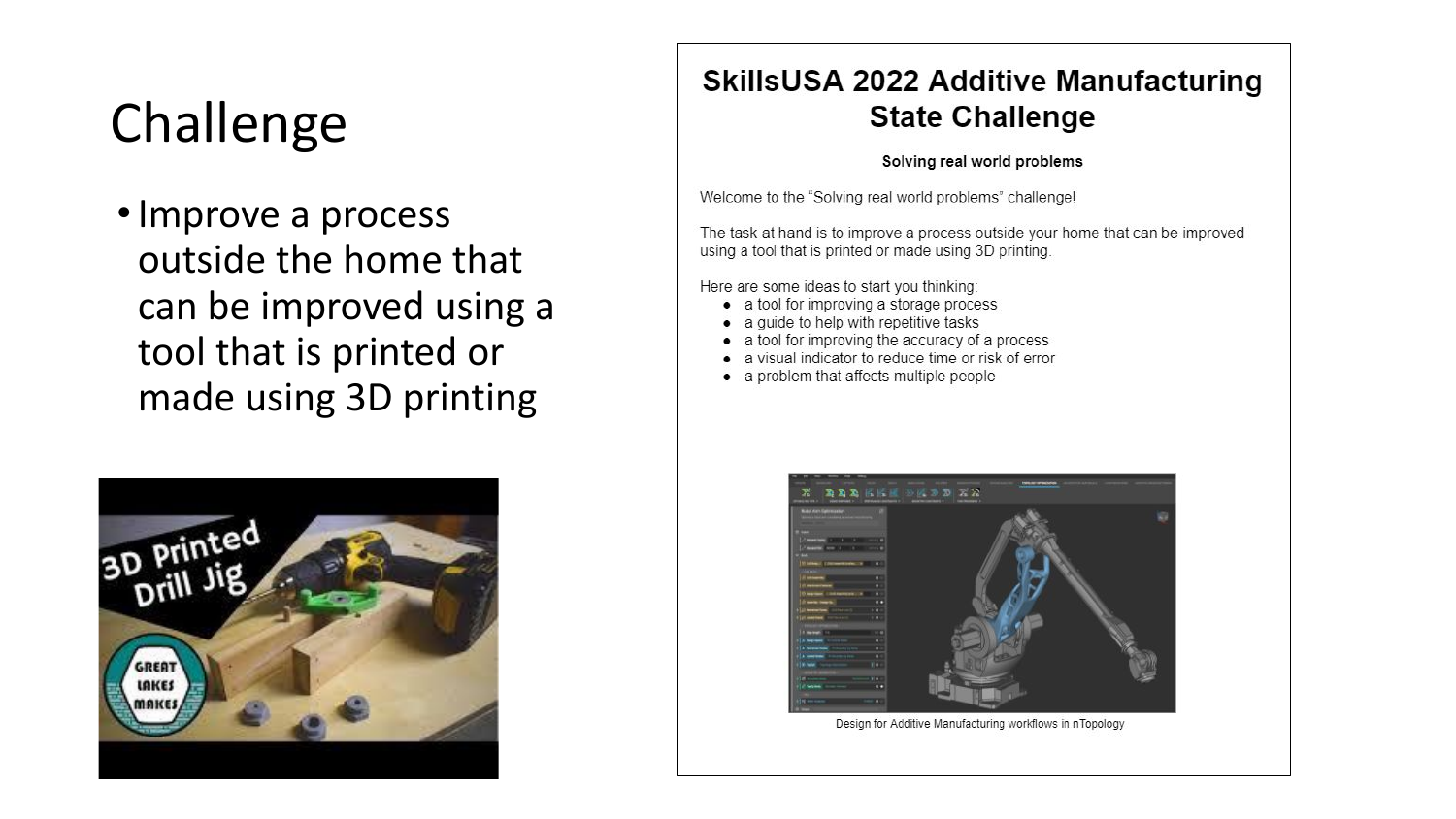### Competition Administration Document

- Challenge overview
- Materials and supplies needed
	- Student competitor
	- State competition host
- Judging suggestions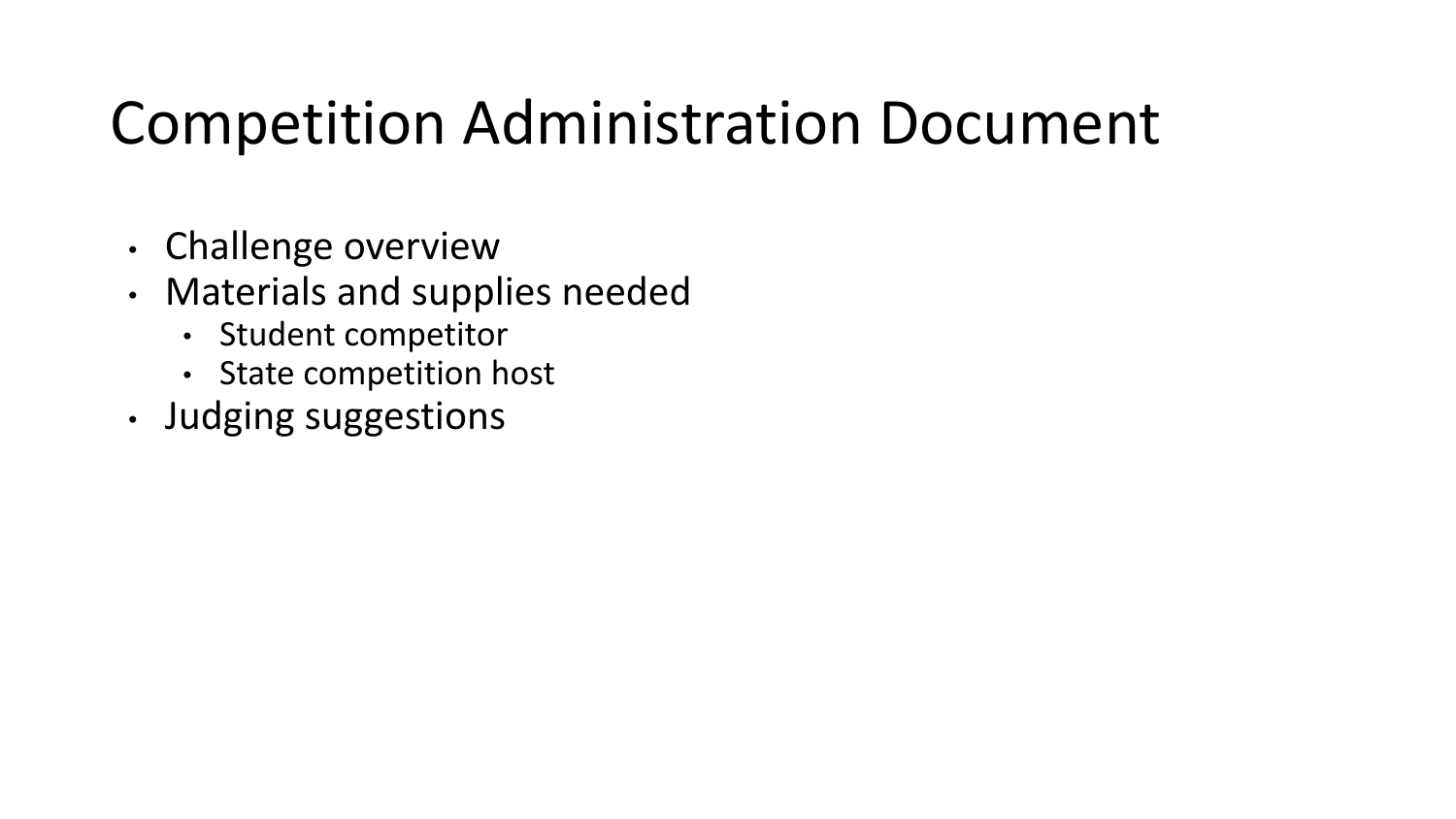## Materials and supplies needed

Materials to be provided by student competitor

- 3D design submitted by submission date.
- Design files submitted to the correct location (GrabCAD Workbench recommended)
- Engineering notebook
- Presentation

State Competition Host Requirements

- Student designs 3D printed
- A GrabCAD Workbench folder for the local competition.
- Judging criteria included in the "SkillsUSA.AM.2022.StateChallenge" document